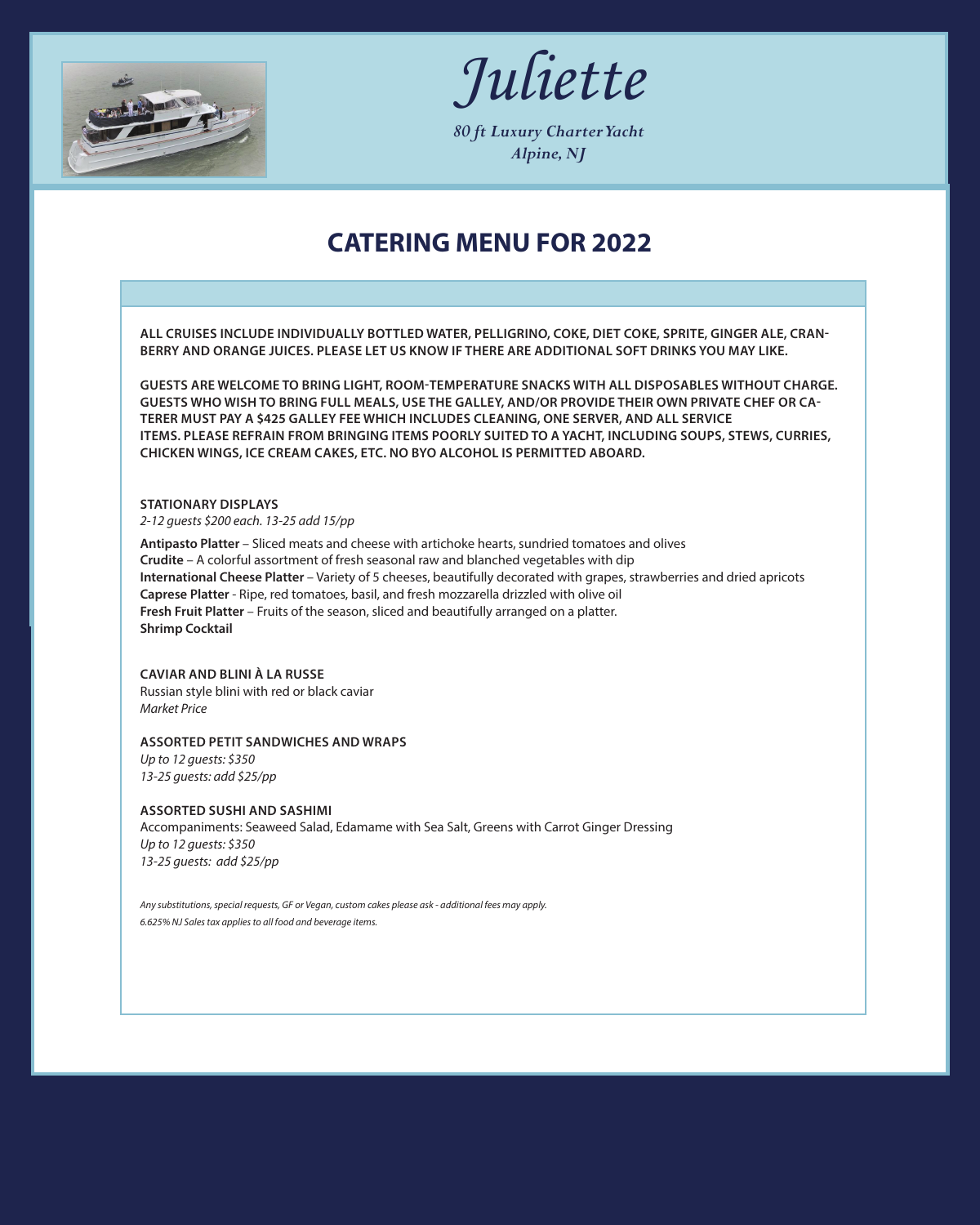

*Juliette*

*80 ft Luxury Charter Yacht Alpine, NJ*

## **BUFFET DINNER**